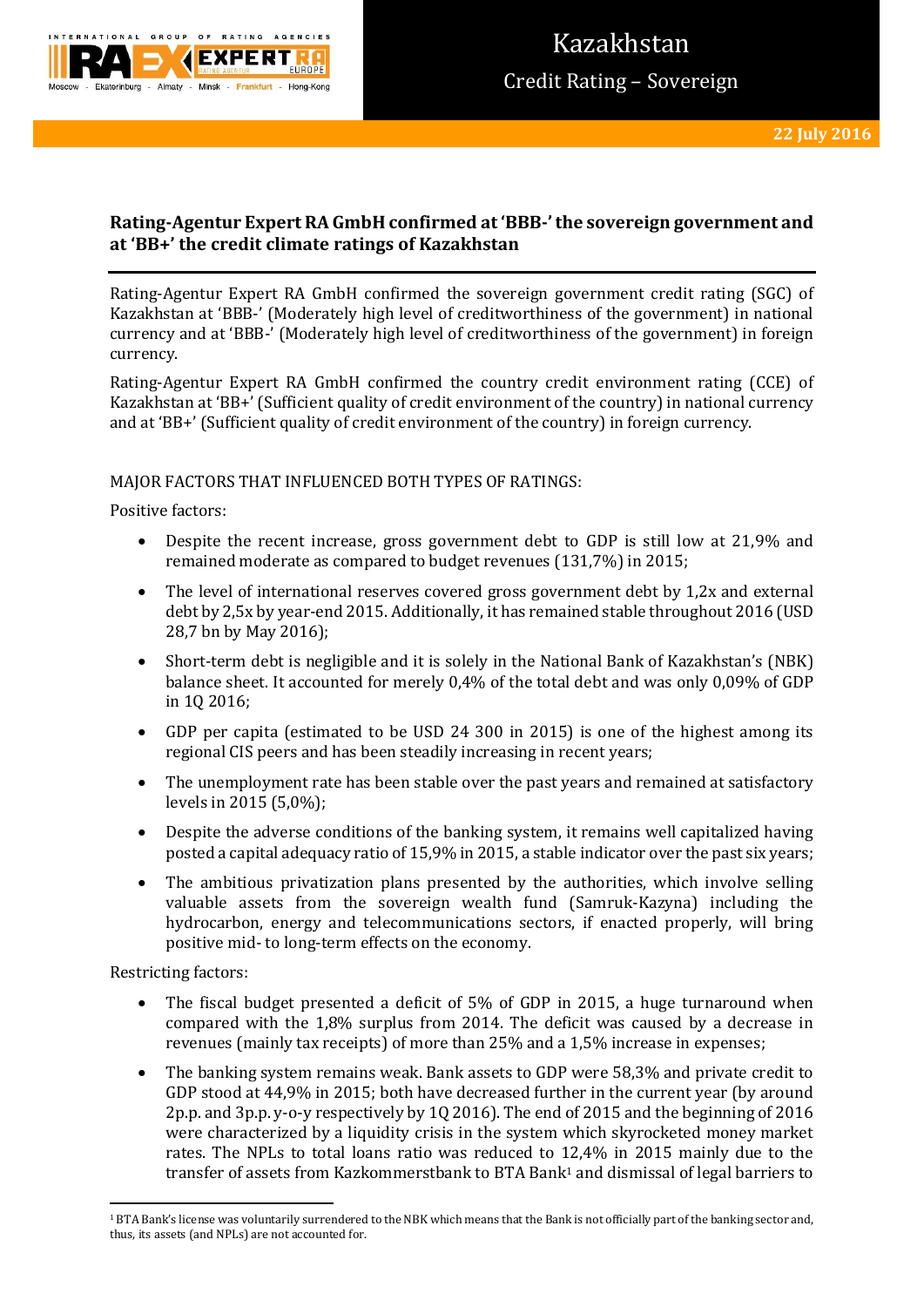

transfer these assets to SPVs; however, this number is expected to rise by end-2016. Even though de-dollarization started around February 2016 due to a more stable KZT and the introduction of new deposit rate limits, dollarization levels still pose a risk to the banking system;

- Recent monetary policy actions have stabilized the exchange rate which has caused lower dollarization levels and improved confidence in the KZT. While the inflation rate is increasing, low inflation expectations may cause the rate to be around the NBK target at year-end 2016. This reflects the decision of the NBK to lower interest rates (to 15% in March and to 13% in July) in order to halt the increase of NPLs as well as to propel economic growth; however, this measure may further exert inflationary pressures. Moreover, the transmission of monetary policy to the financial system remains weak;
- Acceptable level of competitiveness of the economy as measured by the index of economic competitiveness from the World Economic Forum (the country scored 4,48 out of 5,7 in 2015);
- Countercyclical fiscal policy continues to offset weak investment and domestic demand. Nonetheless, most of the revenues are hydrocarbon-dependent and oil prices have already taken a toll on the budget balance – 5% of GDP deficit for 2015 and expected to narrow marginally at year-end 2016. Assets of the National Fund of the Republic of Kazakhstan (NFRK) continue to decline due to the budget transfers.

Negative factors:

- Official IMF data from 2015 showed a very steep increase in gross government debt to budget revenues (131,7%) due to the fact that revenues were lower than initially estimated. Debt to GDP stood at 21,9%, an important increase of 7,2p.p. over 2014 due to the Eurobond issuance. Government debt figures until June 2015 escalated further as a result of an increase in Central Bank's debt;
- Real GDP grew by around 1,2% in 2015 and contracted by 0,2% in 10 2016 as a result of low oil prices and regional spillovers, especially from Russia. This indicator has been in a downward trend which is expected to remain so at least for 2016;
- The inflation rate spiked to 13.6% at the end of 2015 and up to 17.3% (y-o-y) in June 2016. Nonetheless, most of the price increase was accumulated towards the end of 2015. Y-o-y inflation for 2016 is expected to be around 9% motivated by a more stable exchange rate;
- The national stock exchange remains underdeveloped with only 85 listed companies, a market capitalization of 29% of GDP as of February 2016 and 95% of the trades concentrated in the ten largest issuers.

Stress factors:

- Concentration of tax revenues on one industry. Kazakhstan depends heavily on oil revenues, which make up around 60% of the state's budget and 33% of GDP (weak stress factor);
- Financial dollarization in Kazakhstan, despite alleviating through 2016, remains a risk for the economy and the banking system. As of May 2016, around 33,7% of total loans and 60% of total deposits were denominated in foreign currency (moderate stress factor).

## ADDITIONAL FACTORS THAT INFLUENCED CCE RATINGS:

Negative factors:

- Sluggish performance of the national stock exchange (KASE) as evidenced by the 50% decline of the KASE index over the last six years;
- Default of Kazakh financial institutions during 2015 (BTA Bank Alliance Bank, Astana Finance).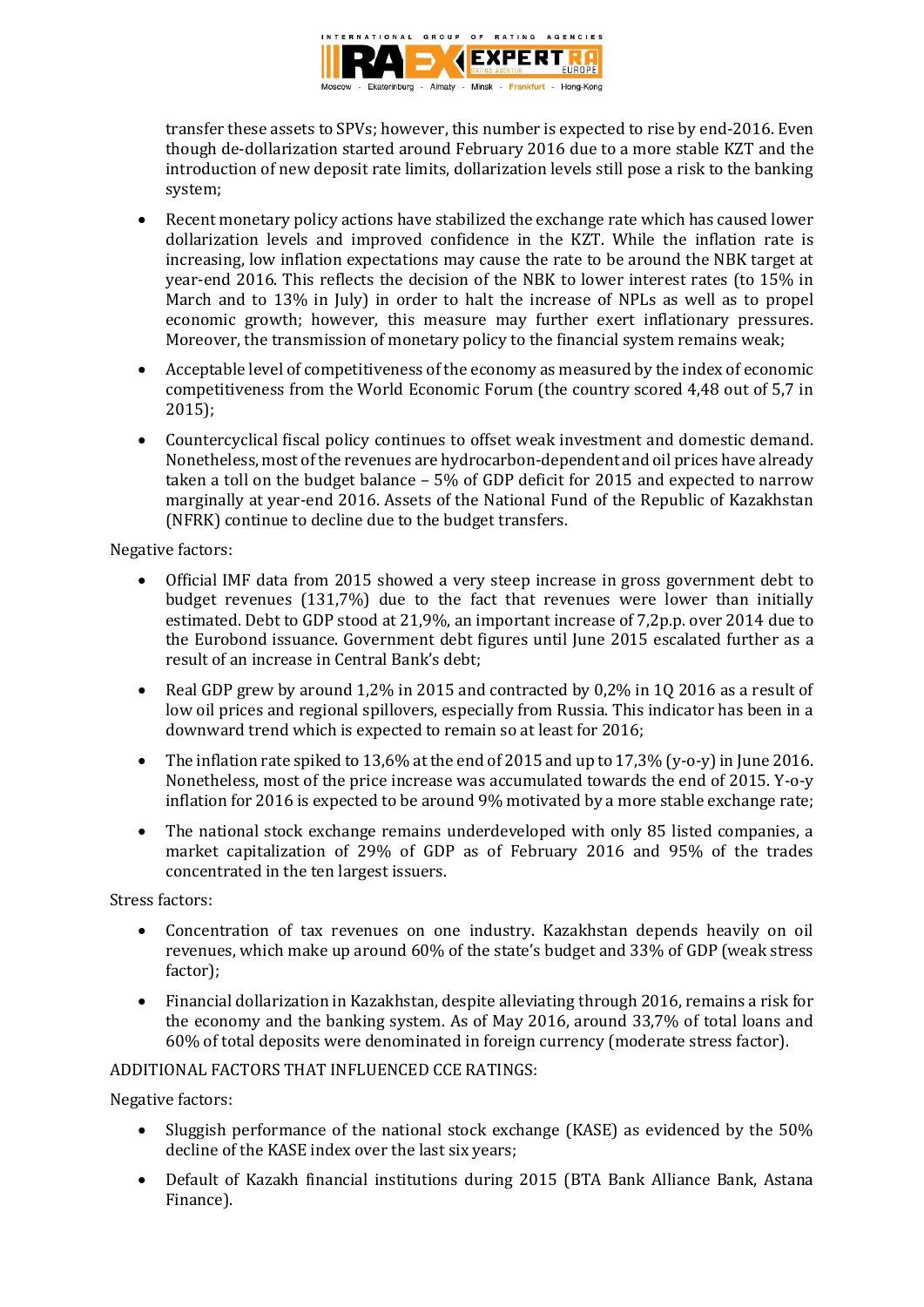

Restricting factors:

 Volatile real interest rate over the past six years. Nonetheless, it lowered in 2015 to 2,5%, an attractive level for investors.

Positive factors:

• Narrow spread between average lending and deposit rates (0,5%).

# SENSITIVITY ASSESSMENT:

The following developments could lead to an upgrade:

- An increase in oil prices higher than originally expected reducing fiscal and external pressures;
- Consistent stability of the exchange rate combined with stable inflation and a reduction in dollarization levels.

The following developments could lead to a downgrade:

 A renewed decline in oil prices which would propel an increase in government debt and exert pressure on the fiscal budget and monetary targets.

"Kazakhstan's ratings reflect the still low, well-structured and diversified government debt, as well as the comfortable amount of fiscal buffers contained in the National Fund of the Republic of Kazakhstan (NFRK) and improving monetary stabilization. However, the overall worsened position of the economy as a result of low current and expected hydrocarbon prices has also deterred the ratings.

Real GDP has deteriorated, inflationary pressures are still latent, external position lost strength and the financial system remains weak. Furthermore, the prospects for the following years are not encouraging due to the current projections of oil prices combined with a still non-diversified Kazakh economy." – Clarified Hector Alvarez, Rating Analyst of Rating-Agentur Expert RA GmbH.

Responsible expert: Hector Alvarez, Rating Analyst of Rating-Agentur Expert RA GmbH Reviewer: Gustavo Angel, Rating Analyst of Rating-Agentur Expert RA GmbH

Research report on Kazakhstan is available at:

[http://raexpert.eu/reports/Research\\_report\\_Kazakhstan\\_22.07.2016.pdf](http://raexpert.eu/reports/Research_report_Kazakhstan_22.07.2016.pdf)

Next scheduled rating publication: 13 or 20 January 2017, TBD in December 2016.

For further information contact:

**Rating-Agentur Expert RA GmbH** Walter-Kolb-Strasse 9-11, 60594 Frankfurt am Main, Germany +49 (69) 3085-45-00 E-mail[: info@raexpert.eu](mailto:info@raexpert.eu) [www.raexpert.eu](http://raexpert.eu/)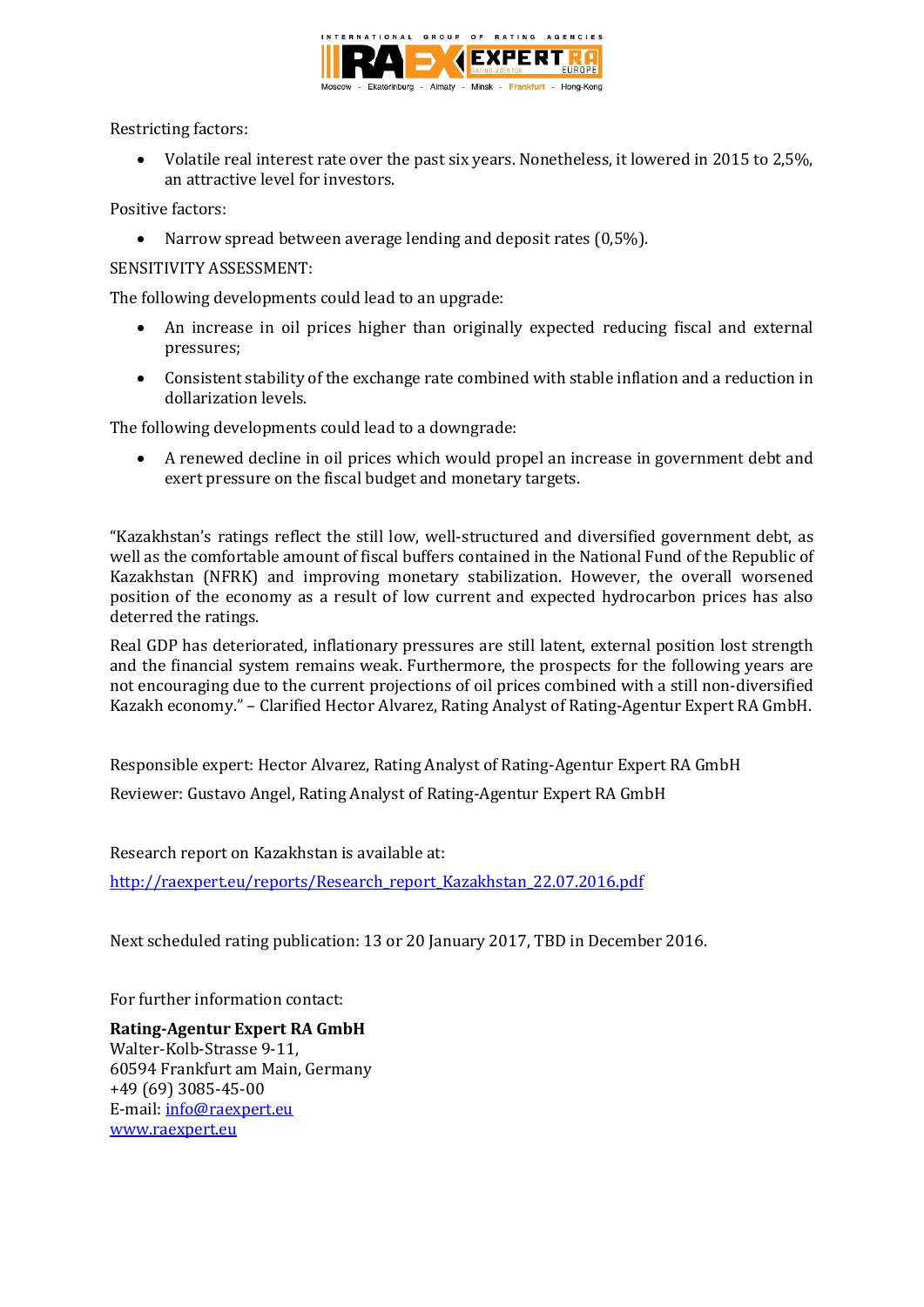

# RATING HISTORY:

| Date       | <b>Review reason</b>                                               | <b>SGC</b>                  |                     | CCE                         |                     |
|------------|--------------------------------------------------------------------|-----------------------------|---------------------|-----------------------------|---------------------|
|            |                                                                    | <b>National</b><br>currency | Foreign<br>currency | <b>National</b><br>currency | Foreign<br>currency |
| 29.01.2016 | First assignment<br>of both types of<br>ratings for the<br>country | BBB-                        | BBB-                | $BB+$                       | $BB+$               |